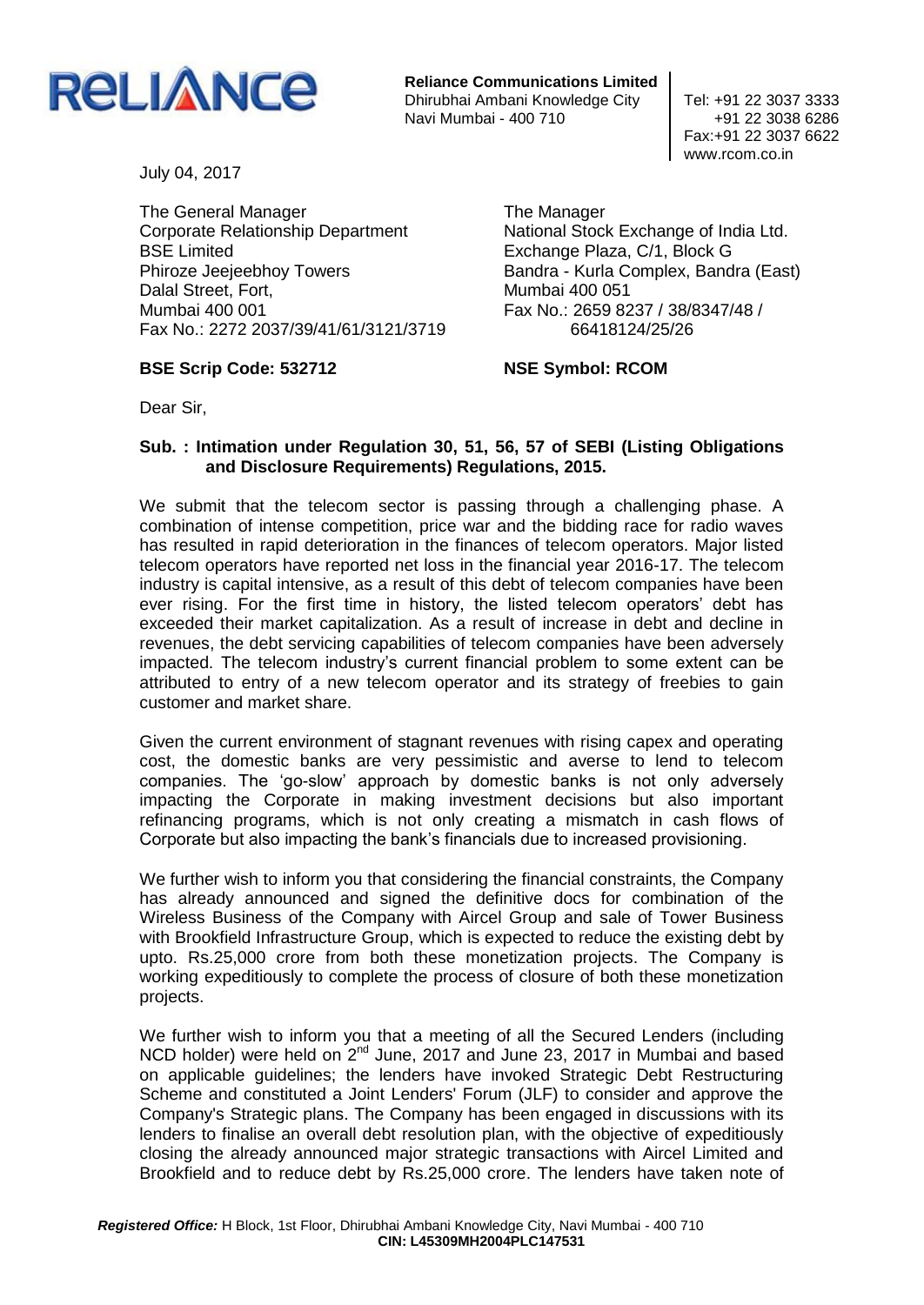

*….*

**Reliance Communications Limited** Dhirubhai Ambani Knowledge City | Tel: +91 22 3037 3333 Navi Mumbai - 400 710  $+91$  22 3038 6286

Fax:+91 22 3037 6622 www.rcom.co.in

the advanced stage of implementation of our strategic transformation programme involving inter alia the transactions for the Wireless and Towers Business. The lenders have given time of 7 months till December 2017 to complete the above transactions, and reduce debt. Thus, there will be a Standstill period on the Company's debt servicing obligations for next 7 months till end December, 2017.

We refer to Para A (9) of Part B of Schedule III under Regulation 51(2) to SEBI LODR regulations, which is reproduced below:

- *"A. The listed entity shall promptly inform to the stock exchange(s) of all information which shall have bearing on performance/operation of the listed*  entity or is price sensitive or shall affect payment of interest or dividend of *non-convertible preference shares or redemption of non convertible debt securities or redeemable preference shares including* 
	- *(9) delay/ default in payment of interest or dividend / principal amount/ redemption for a period of more than three months from the due date;"*

As may kindly be noted that the intimation to the Stock Exchanges is required to be given only for the delay/ default in payment of interest / principal amount for a period of more than three months from the due date. As the aforesaid reportable event did not take place, no intimation to Stock Exchange was required or sent. We are making the below mentioned disclosure for NCD's under Listing Regulations as abundant caution.

We refer to our letter/s intimating the Record Date/s for payment of Interest and Redemption amount on NCD's issued by the Company and wish to inform you that the Company has paid Interest and Redemption amount to NCD holder even in these difficult period of operation as follows:

The monthly interest due on 07.02.2017, 02.03.2017, 7.03.2017, 02.04.2017 and 07.04.2017 and 07.04.2017 was discharged on 10.04.2017. The Second Installment of Redemption amount of Rs.25 lac per NCD due on 07.02.2017 was also discharged on 10.04.2017.

Further, interest due on the NCDs on 02.05.2017, 06.05.17, 02.06.17, 07.06.17 and 01.07.2017 is now covered by the stand still agreed by the Lenders including LIC, the holder of NCDs. Consequently, the interest due on the said dates Rs.27.61 crore, Rs.6.93 crore, 28.53 crore, Rs.7.16 crore and Rs.27.62 crore has not been paid. In no case, the delay has exceeded three months.

We wish to inform you that all above NCDs were privately placed and held by single holder and we have been discussing the above issues faced by telecom sector with the holder of debentures.

We submit that Lenders has granted Standstill period on the Company's debt including NCD's servicing obligations for next 7 months from June, 2017 till December, 2017 hence, we are not fixing Record date for payment of Interest on above NCD's.